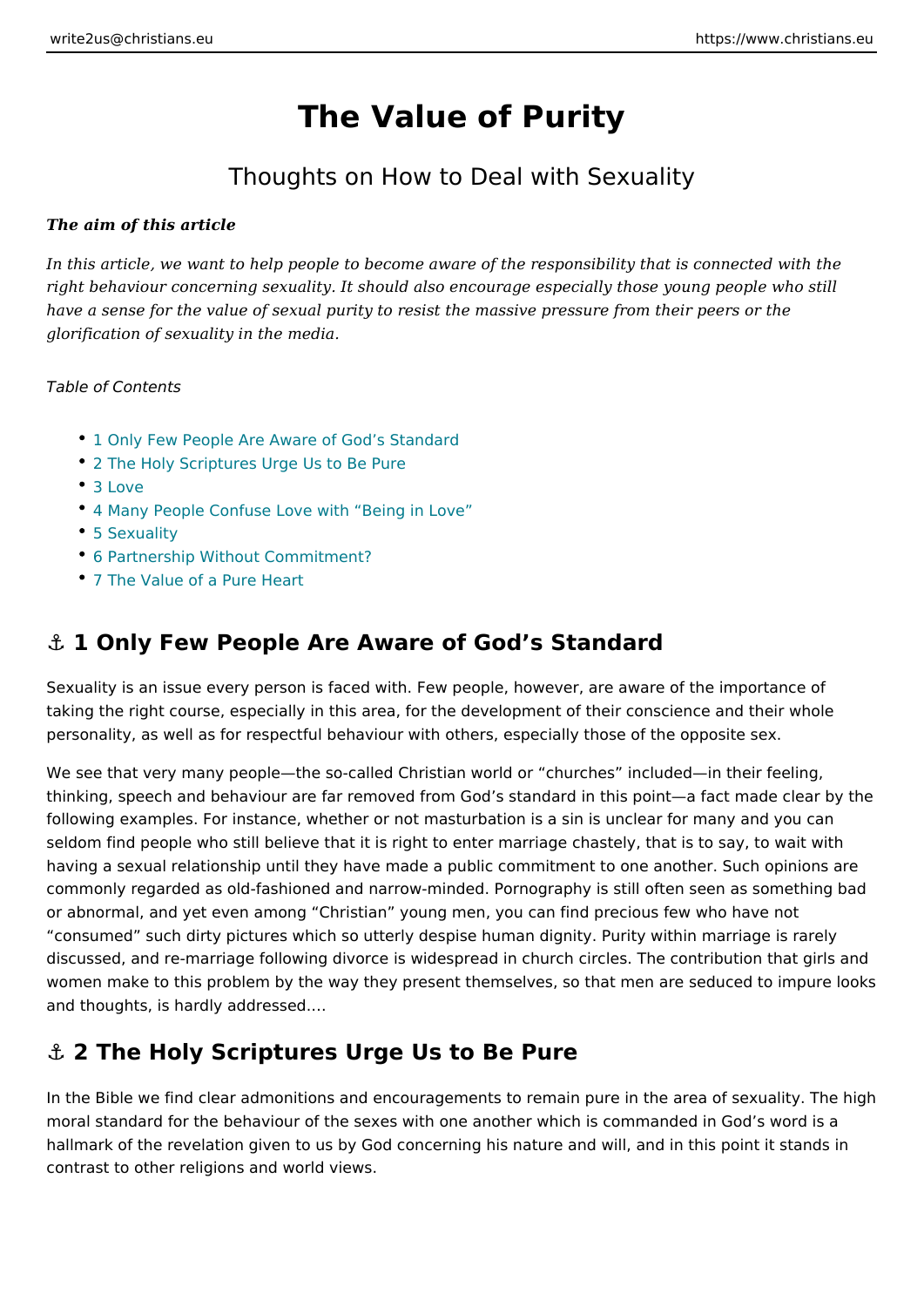<span id="page-1-0"></span>To begin with, some passages from the letters in the New Testament:

Therefore be imitators of God, as beloved children. And walk in love, as Christ loved us and gave himself up for us, a fragrant offering and sacrifice to God. But sexual immorality and all impurity or covetousness must not even be named among you, as is proper among saints. Let there be no filthiness nor foolish talk nor crude joking, which are out of place, but instead let there be thanksgiving. For you may be sure of this, that everyone who is sexually immoral or impure, or who is covetous (that is, an idolater), has no inheritance in the kingdom of Christ and God. *(Ephesians 5:1–5)*

Let marriage be held in honour among all, and let the marriage bed be undefiled, for God will judge the sexually immoral and adulterous. *(Hebrews 13:4)*

Or do you not know that the unrighteous will not inherit the kingdom of God? Do not be deceived: neither the sexually immoral, nor idolaters, nor adulterers, nor men who practise homosexuality, nor thieves, nor the greedy, nor drunkards, nor revilers, nor swindlers will inherit the kingdom of God. And such were some of you. But you were washed, you were sanctified, you were justified in the name of the Lord Jesus Christ and by the Spirit of our God. *(1 Corinthians 6:9–11)*

Put to death therefore what is earthly in you: sexual immorality, impurity, passion, evil desire, and covetousness, which is idolatry. On account of these the wrath of God is coming. *(Colossians 3:5–6)*

It is worth noting that fornication and impurity are often mentioned along with greed in one breath. In Ephesians 4:17–20 this connection is made clear:

Now this I say and testify in the Lord, that you must no longer walk as the Gentiles do, in the futility of their minds. They are darkened in their understanding, alienated from the life of God because of the ignorance that is in them, due to their hardness of heart. They have become callous and have given themselves up to sensuality, *greedy to practise every kind of impurity.* But that is not the way you learned Christ! *(Ephesians 4:17–20)*

The Bible exposes the egotistic and greedy character of this kind of sin, and demonstrates how greatly it contradicts love—which is selfless by nature—and thereby destroys a person's ability to love.

### **⚓ 3 Love**

It may sound strange to some, but love and sexuality are not identical. Sexuality is only the physical part of the relationship between man and woman, and should be *one* expression of their love for one another. Sexuality can also "function" without love, but God never intended it to be that way. The fact that people often mean sexual satisfaction when they speak about love is a sad indication of the loss of higher moral values.

These words from Paul give an insight into what should characterize love:

Love is patient and kind; love does not envy or boast; it is not arrogant or rude. It does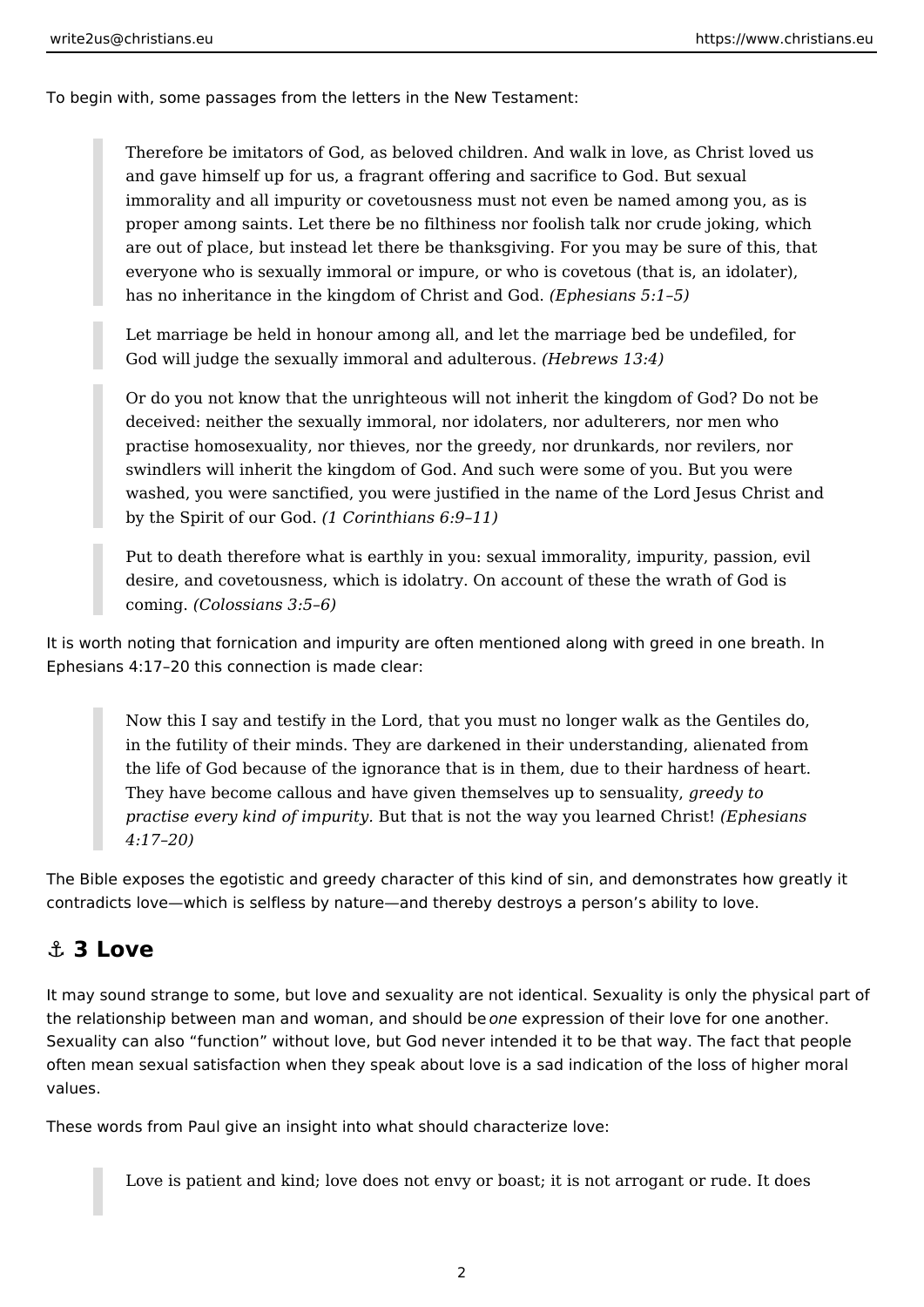<span id="page-2-0"></span>not insist on its own way; it is not irritable or resentful; it does not rejoice at wrongdoing, but rejoices with the truth. Love bears all things, believes all things, hopes all things, endures all things. Love never ends.*(1 Corinthians 13:4–8a)*

Love seeks the best for the other person, even when it means bearing difficulties. Love is not egotistic and does not live in expectation of having one's own wishes or ideals fulfilled. Love wants to protect others from everything that would destroy what is lovable and respectable about them. For this reason, love can express itself in strictness towards others, and above all, strictness towards one's own selfishness and vanity. Love does not want to possess others, but respects their freedom and responsibility in front of God, their maker. Love is selfless, and does not turn into bitterness when it is not loved in return or is despised.

# **⚓ 4 Many People Confuse Love with "Being in Love"**

…an emotional high, which can easily fall to a deep low. This "rush" often occurs when two people make themselves the centre of attention for each other, and by doing so, take the place that only belongs to God. Many, whether consciously or unconsciously, seek their value in how desirable they are for the opposite sex. When such a relationship breaks up, the disappointment is very great. The confrontation with the reality of not being as important for someone as was thought is very difficult for many to bear—leading people even to despair of any sense in life.

However, even in relationships in which both marriage partners remain faithful to the end, they will finally be separated—by death. It is at this point, at the very latest, that it becomes clear that we cannot build our happiness in life on people, who we will certainly lose sooner or later. Only those who find security and comfort in God's love will be able to escape the despair arising from the loss of a loved one. The security in God protects us from building a partnership on feelings which can change so quickly. This does not mean that feelings don't belong to a relationship to a certain extent, but lifelong faithfulness requires sober, selfless love. This love expresses itself in the readiness to put aside one's own wishes, concepts and feelings, and to take on a serving attitude toward one another and to seek God's will together and for each other.

Most young people lack the maturity to assess and to deal with such emotional forces of attraction, and they easily get entangled in a sexual relationship. Before they develop a sense for sexuality as something which carries with it as much responsibility as it does value, they destroy the very foundation. For the use of sexuality for the satisfaction of one's own lusts feeds the insatiable appetite of the ego, and drives a person to a disastrous dependence on the sexual rush. It ends up having little to do with relationship, for relationship is connected with being focused on the needs of the partner, and seeking the best for them and what truly serves them. It is precisely this ability to love and to honour the other person—to approach them as a person and not as an object of desire, which is destroyed more and more by this egotism. An early search for such excitement is supported by the uninhibited and unashamed presentation of this topic in the media. Impure, seductive and suggestive innuendos used in images, texts and advertising slogans are unfortunately ever-present in our societies.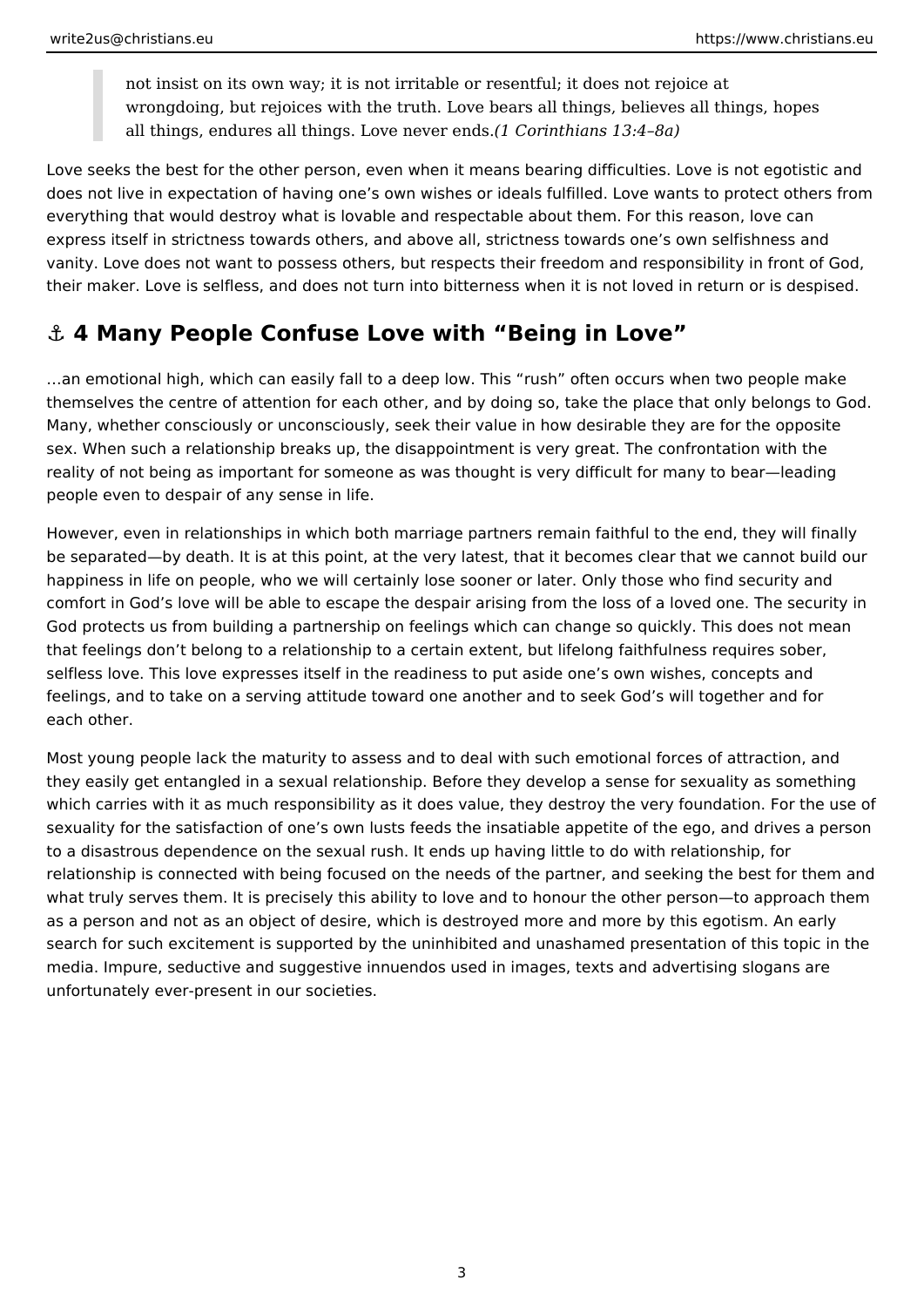<span id="page-3-0"></span>The basis for this kind of relationship is, more often than not, the external appearance of a person. They are "loved" for their body—the beautiful facade—without really knowing the inner character. Accordingly, among the young and not so young, much effort is focused on "improving" the exterior, rather than working on the beauty of the character and the soul and working on becoming established as a person—a person who rules over their desires rather than being ruled by them. The shamelessness of fashion must be mentioned in this context, which aims to present the body as especially "desirable" and to tempt the thoughts of the opposite sex in an impure direction. People who are dependent on the "success" of their external appearance reveal their inner poverty and emptiness.

The way God wants women to be beautiful is described in this passage from the New Testament:

Likewise, wives, be subject to your own husbands, so that even if some do not obey the word, they may be won without a word by the conduct of their wives, when they see your respectful and pure conduct. Do not let your adorning be external—the braiding of hair and the putting on of gold jewellery, or the clothing you wear—but let your adorning be the hidden person of the heart with the imperishable beauty of a gentle and quiet spirit, which in God's sight is very precious. *(1 Peter 3:1–4)*

### **⚓ 5 Sexuality**

God gave humans sexuality as a way for a man and a woman to give expression to their selfless and selfgiving love through passing on the gift of life to their offspring. It belongs to human dignity for a person to keep himself pure for this great act of trust in sexual union within a marriage partnership—in which each belongs to that one partner and no other. This relationship must be born out of the wish for lifelong faithfulness, care and responsibility. These higher values are what give sexuality the value God intended for it, which is missing in so many relationships. The result of this is visible especially in high divorce rates and large numbers of single parents.

### **⚓ 6 Partnership Without Commitment?**

It is so normal today for young people to begin a partnership without marrying. However, when a man and a woman want to live together without the public declaration of marriage, they call the love of unconditional faithfulness and responsibility for one another into question. In a relationship where two people first want to "try each other out", they cannot build deep trust because this attitude reveals that they expect their own wishes to be fulfilled, rather than having the aim to serve and give. The relationship suffers under the omen that if it doesn't "work", they can easily break up.

Many want to have their desires fulfilled, but they don't want the responsibility. They want to be "adult", but don't want to bear the consequences of their actions. They want the sexual experience, but don't want to pass on the gift of life. At this point, the abuse of sexuality becomes a threat to life. When pregnancy results, many turn to the deadly "solution" of abortion. Unfortunately, even the grotesque statistics of the killing of unborn children hardly lead anyone to the recognition that a basic turnaround is required regarding the question of sexuality.

The "pill" would seem to be a harmless solution, and its use by young women can be found as frequently as can sex before marriage. Many are uninformed however, of what serious health risks these drugs pose (information on this can be found easily). Still more serious however, is that fact that the "pill" is also abortive. The "pill" does not only aim prevent pregnancy, but in case fertilization occurs it also prevents the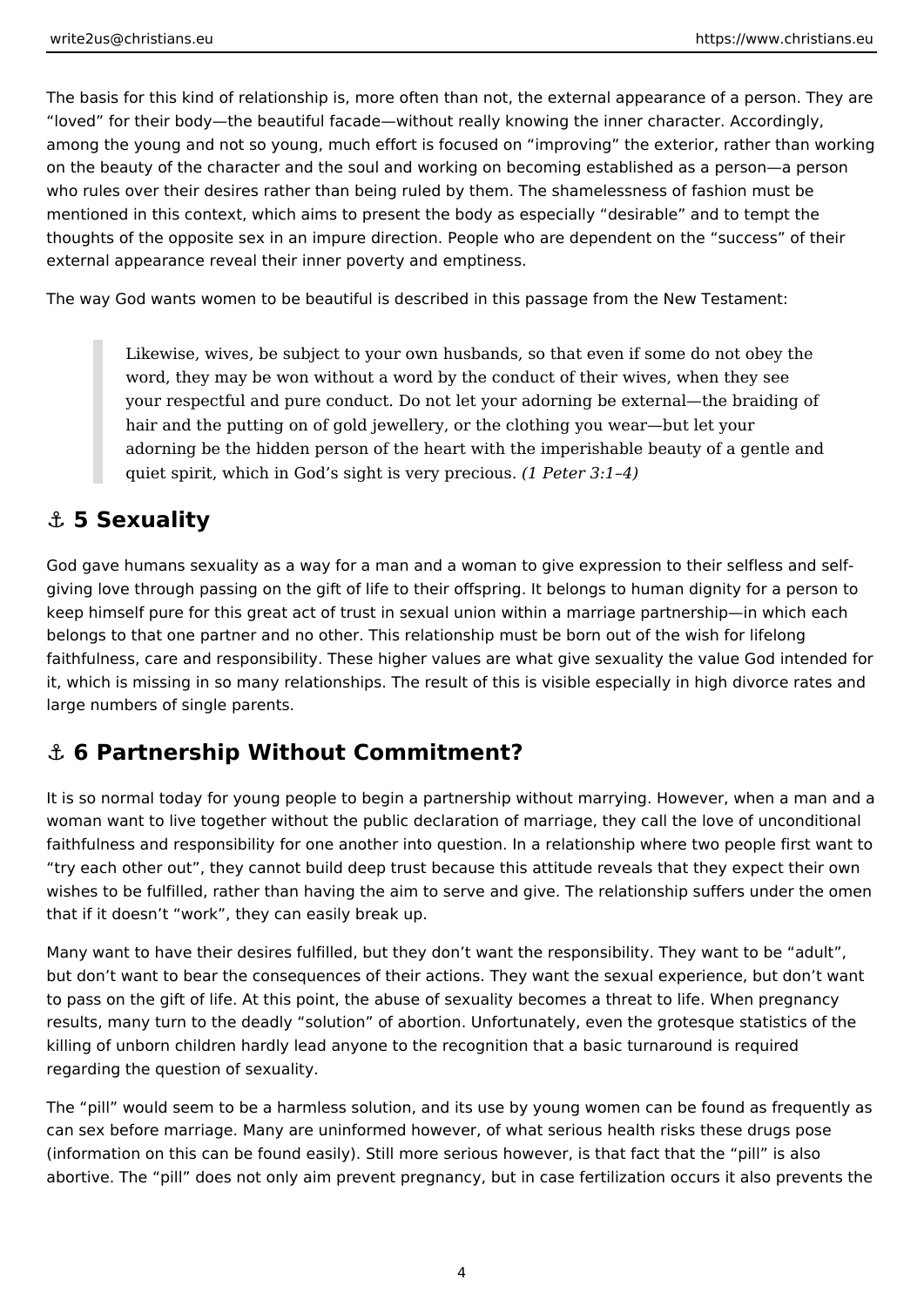<span id="page-4-0"></span>fertilized egg—that is, the person who has just begun their existence, from finding their first essential shelter in the womb—and they die.

Respect for God's order of creation, respect for mankind and for life itself therefore obliges us to deal with the question of sexuality with utmost responsibility. Such partnership serves the purpose of passing on the miracle of life and in order to be capable of bearing the responsibility for a family, a person must first educate themselves. The distinguishing mark of someone who is mature is, among other traits, the ability to rule over their own desires. For this reason, it is of great importance for every adolescent to deal strictly with their own sexual desires in order to be able to direct the sexual drive to its proper place within a marriage partnership.

## **⚓ 7 The Value of a Pure Heart**

As Christians, when we speak about purity, we do not refer only to the issue of sexual purity. Our pursuit of purity touches every aspect of who we are: our thoughts and feelings, attitudes and motives, relationships, words and deeds. Jesus calls people who are pure in heart "blessed", because a pure heart grants a person access to God, who is himself entirely light (see 1 John 1:5).

Blessed are the pure in heart, for they shall see God. *(Matthew 5:8)*

Even the believers in the Old Testament were aware of this:

Who shall ascend the hill of the LORD? And who shall stand in his holy place? He who has clean hands and a pure heart, who does not lift up his soul to what is false and does not swear deceitfully. *(Psalm 24:3–4)*

For the Jews, the heart was the centre of all thoughts, motives and decisions. Our inner being, which is invisible to the outside world, should be entirely light, crystal clear and pure—for God sees the heart.

The pure heart is upright, free of all selfish background motives. It desires to serve in simplicity and humility, and shies away from everything which is dishonourable. It seeks a clear conscience and does not cast curious side-glances at worldly enticements. It finds rest in God and in the knowledge that he provides for our every need.

The love which God wants to lead us to should also be characterized in this way:

The aim of our charge is love that issues from a pure heart and a good conscience and a sincere faith. *(1 Timothy 1:5)*

Having purified your souls by your obedience to the truth for a sincere brotherly love, love one another earnestly from a pure heart…. *(1 Peter 1:22)*

The perfect role model of this love, we find in Jesus. He came to mankind in truthfulness and uprightness. With the same clarity with which he exposed the hypocrisy of religious people he also called sinners to repentance. He went after the lost souls and spoke comfort and forgiveness to those of contrite heart, who were truly sorrowful about their sins. He set the hopes of those who are humble on God's mercy, and dashed the false hopes of those who were self-righteous. By his readiness to die an unjust death he gave testimony to the truthfulness of his words and the selflessness of his love. God raised him from the dead and this joyful message was what his disciples, who had witnessed him after his resurrection, preached.